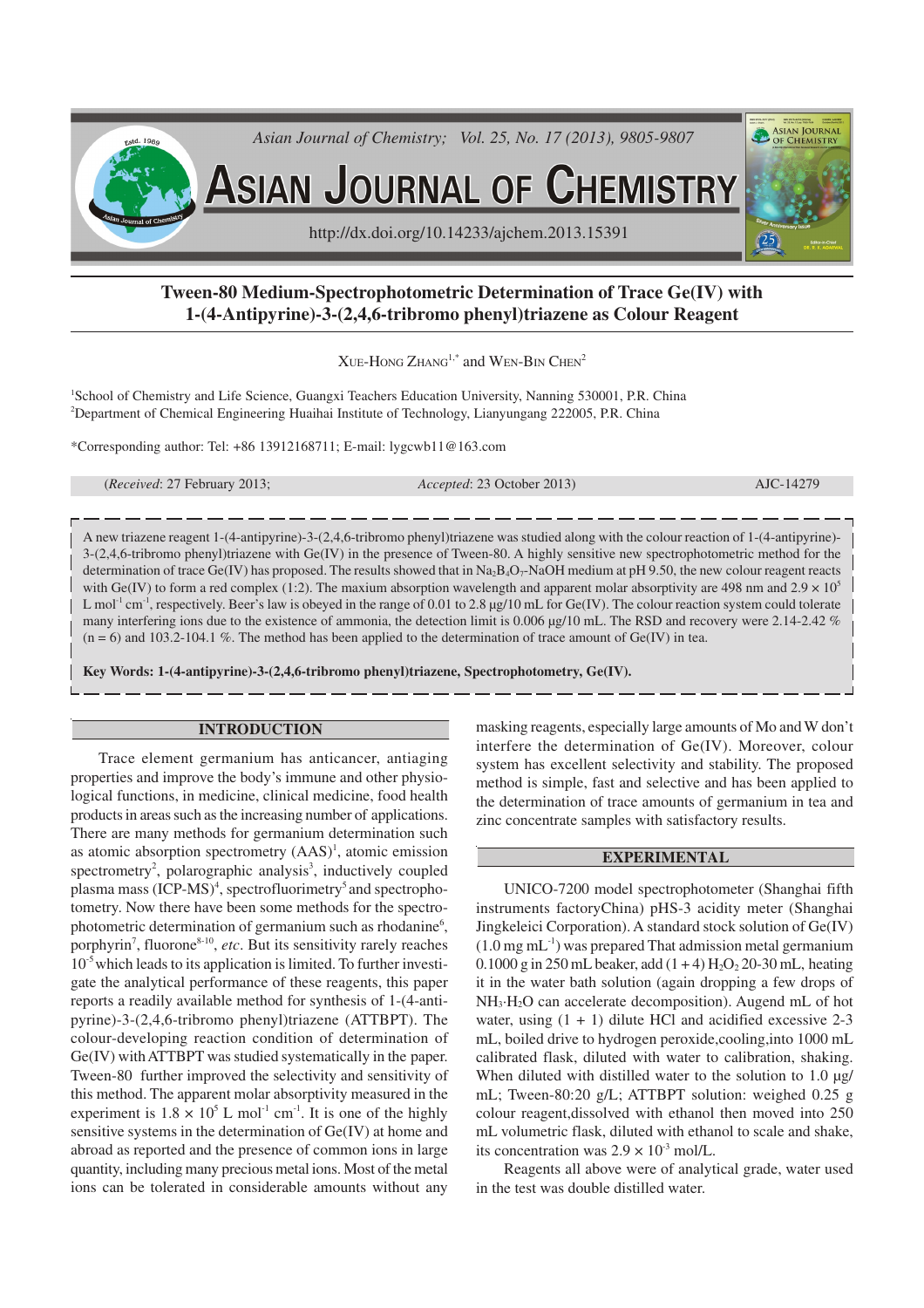**Methods:** 1 µg of Ge(IV) was transferred into a 10 mL calibrated 1.5 mL flask pH 9.50 of buffer solution,1.2 mL of Tween-80 solution and 2 mL of 1-(4-antipyrine)-3-(2,4,6 tribromo phenyl)triazene (ATTBPT) was added successively, then it was diluted to mark with water and mixed well and stood for 5 min. The absorbance of the coloured solution was measured at 498 nm in a 1 cm pathlength against a reagent blank.

## **RESULTS AND DISCUSSION**

**Absorption spectra:** The absorption spectra of the reagent ATTBPT and Ge(IV)- ATTBPT complex were shown in Fig. 1. It was evident that the maximum absorption of ATTBPT was at 350 nm while that of the Ge(IV)-ATTBPT and Ge(IV)- ATTBPT-Tween-80 complex were at 475 nm and 498. The contrast of the two peaks was 148 nm and can be obviously distinguished. So the absorption peak 498 nm was chosen as determination wavelength.



Fig. 1. Absorption spectra. 1. Reagent blank/water, 2. Ge(IV)- ATTBPT/ reagent blank, 3. Ge(IV)-ATTBPT-Tween-80/reagent blank

**Effects of pH:** A series of solution with different values of pH were prepared to determine the influence of pH solutions (Na<sub>2</sub>SO<sub>3</sub>, NaOH, CH<sub>3</sub>COOH-CH<sub>3</sub>COONa, H<sub>3</sub>BO<sub>3</sub>-NaOH,  $NH_3·H_2O-NH_4Cl$ ,  $Na_2B_4O_7-HCl$ ,  $Na_2B_4O_7-NaOH$  on the absorbance of the complex. The results show that the complex was almost unchanged in the pH range of 9.00-9.80,therefore the buffer solution of  $Na<sub>2</sub>B<sub>4</sub>O<sub>7</sub>$ -NaOH with pH 9.50. From 1.3-1.8 mL the absorbance of the complex was largest and keeped constant,in this study 1.5 mL was chosen as reactive dose.

**Effect of amount of reagent ATTBPT:** With the increase of the volume of ATTBPT solution,the absorbance increased rapidly, followed by remaining almost at a maximum and unchanged.within 10 mL range of solution, the addition of 1.8-2.4 mL solution gave maximum and constant absorbance, thus an addition of 2 mL ATTBPT solution was recommended.

**Effect of surfactants:** Effect of the surfactants, it was found that in the presence of 0.8-1.6 mL Tween-80 gave maximum and constant absorbance. Thus an addition of 1.2 mL of Tween-80 is recommended.

**Effect of the order of joining the reagent and time on system absorbance:** The proposed method was used for determination of the effect of the order of joining the reagent on system absorbance. It was found that the effect of absorbance was largest and accorded the experimental method was better. The maximum and constant absorbance was obtained after 5 min and which keep unchanged for 6 h.

**Composition of the Ge(IV)-ATTBPT complex:** By the mole ratio, continuous variation method was determined the composition of the complex to be  $n(Ge(IV))$ : $n(ATTBPT)$  = 1:2 under the experimental conditions.

**Effect of co-existent ions:** When the error of determining 1 mg Ge(IV) in 10 mL solution was within the tolerable limit (not more than 5 %) the maximum amount (mg) of coexistent ions was permitted as follows  $K^+$  (5 0000); Na<sup>+</sup> (4 5000); Ca<sup>2+</sup>  $(5000)$ ; Mg<sup>2+</sup> (3000) Ba<sup>2+</sup> (2000); Cd<sup>2+</sup> (500); Pb<sup>2+</sup> (300); Pd<sup>2+</sup>, Al<sup>3+</sup> (200); Co<sup>2+</sup>, Cu<sup>2+</sup> (150); Mn<sup>2+</sup> (120); Ni<sup>2+</sup> (100); Mo<sup>6+</sup>,  $\text{Zn}^{2+}(90)$ ; Cr (f!) (80); Bi<sup>3+</sup> (70); Pt<sup>2+</sup> (60); Sr<sup>2+</sup>, In<sup>3+</sup> (50) Ag<sup>+</sup>,  $Sb^{3+}(45)$ ; Zr(IV), Ti(IV) (40); Ga<sup>3+</sup> (35); Fe<sup>3+</sup> (30); W<sup>3+</sup> (25);  $Ru^{3+}$ , Sn<sup>4+</sup> (20); Zn<sup>2+</sup> (18); Au<sup>3+</sup>, Rh<sup>3+</sup> (15); Os(III) (10); V(V) (8); Hg<sup>2+</sup> (5); Nb(V) (3); La<sup>3+</sup> (2.5); triethanolamine (5000); tartrate (3000); citrate (2000);  $SO_4^2$ ,  $PO_4^3$ ,  $NO_3^-$ ,  $NO_2^-$  and EDTA have no influence on the determination of Ge(IV). Experimental results showed that interference of  $0.3$  mg Cu<sup>2+</sup>, 0.25 mg Fe<sup>3+</sup>, 0.2 mg Hg<sup>2+</sup> could be eliminated efficientlyand by addition of 0.5 mL 2 g/L EDTA.

**Working curves:**A series of Ge(IV)solution was prepared in accordance with the experimental procedure. Beer's law is obeyed for  $0.01~2.8$  µg Ge(IV)in 10 mL of volume at 498 nm. The linear regression calibration equationis:  $A = 0.2650\rho$  $(mg/10 \text{ mL}) + 0.0016$  with a correlation coefficient of 0.9999. The apparent absorptivity obtained is  $2.9 \times 10^5$  L mol<sup>-1</sup> cm<sup>-1</sup> and method detection limit was 0.006 µg/10 mL.

#### **Sample analysis**

**Analysis of tea samples:** From a certain amount of tea in 1000 ºC in the oven drying, the ground, accurate sample 1 g placed that in 100 mL conical flask. By adding 10 mL concentrated  $HNO<sub>3</sub>$ , after heating for 2 h at low temperature distillation unit connected, returning to digest solution clarified that the distillation removed to allow heating of volatile nitrate. Solution left overs 1-2 mL, by drop let  $H_2O_2$ , when the solution was colourless state and stop dropping to reach completely dry and cold to room temperature, by adding appropriate distilled water dissolved solids, joined 15 mL 9 mol  $L^{-1}$  HCl, shaking after the addition of 10 mL CCl<sub>4</sub>, oscillation 5 min for extraction, static hierarchical separation  $\text{CCl}_4$  in after another funnels, by adding 10 mL of water extraction after transfer to 25 mL calibrated flask, constant volume shaking to admit 2 mL solution. The results were shown in Table-1.

#### **Conclusion**

The method has been used for the determination of trace Ge(IV) in tea samples with satisfactory results and the result was in accordance with that of the recommend spectrometry method.